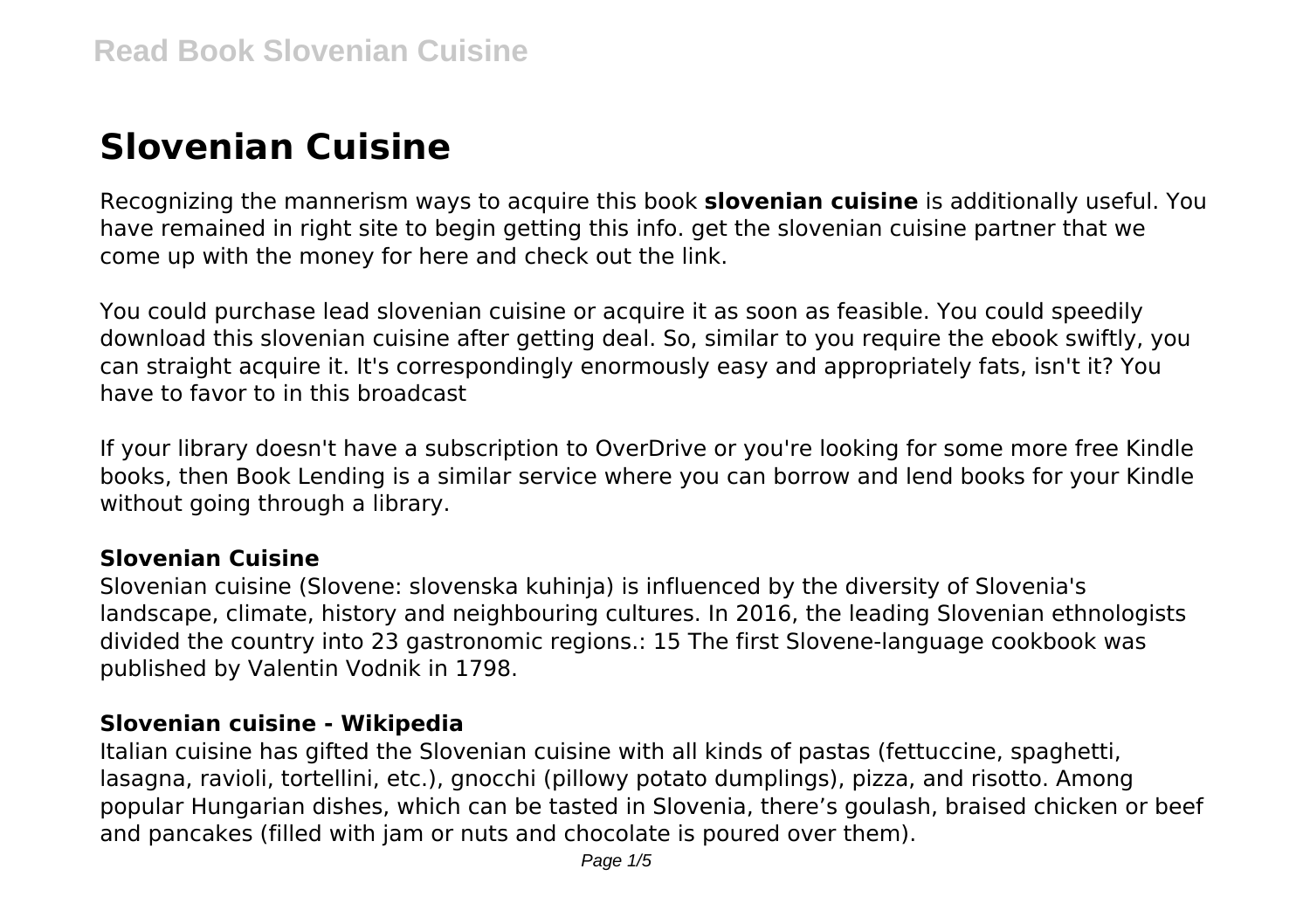# **Slovenian Cuisine And Traditional Recipes - TRAVELSLOVENIA ...**

Traditional food of Slovenia. Local cuisine is under a considerable influence of the neighbouring countries' cuisines: Austria, Italy, Croatia and Hungary. Its basis is cereals, dairy products, meat (especially pork), sea and fresh-water fish, vegetables, beans, olives and grape. Slovenia has borrowed sausage, Wiener Schnitzel and strudel from the Austrian cuisine.

#### **Traditional food of Slovenia**

Dandelion is a popular salad ingredient in Slovenia – it have been picked for centuries. Soups and stews are popular to make in Slovenia, even though soup is a relatively recent invention in the Slovenian cuisine. Today there are more than 100 different soup dishes. The food in Slovenia is often simple and hearty. Slovenian desserts. Potica

## **Slovenian Food: 12 Traditional Dishes to Eat for a local ...**

Slovenia was part of the Austro-Hungarian Empire and the cuisine has a Hungarian influence, too, especially in the paprikas (stews) and Pork and Beef meat dishes.

# **Slovenian Cuisine | Recipes Wiki | Fandom**

Bread plays a special role is Slovenian cuisine. There is a wide variety of bread, made of grain wheat flour, rye, corn, buckwheat, spelt, oat, also a mixture of two or more kinds of flour. Moreover, many times it is added also various seeds, even onions, olives or walnuts. It is eaten with every meal.

## **Traditional Slovenian Food: exquisite cuisine**

Not to be mistaken for the South Korean singer of the same name, this is a traditional Slovenian soup, and is certainly hearty! Generally made with sauerkraut, kidney beans, potatoes, pepper,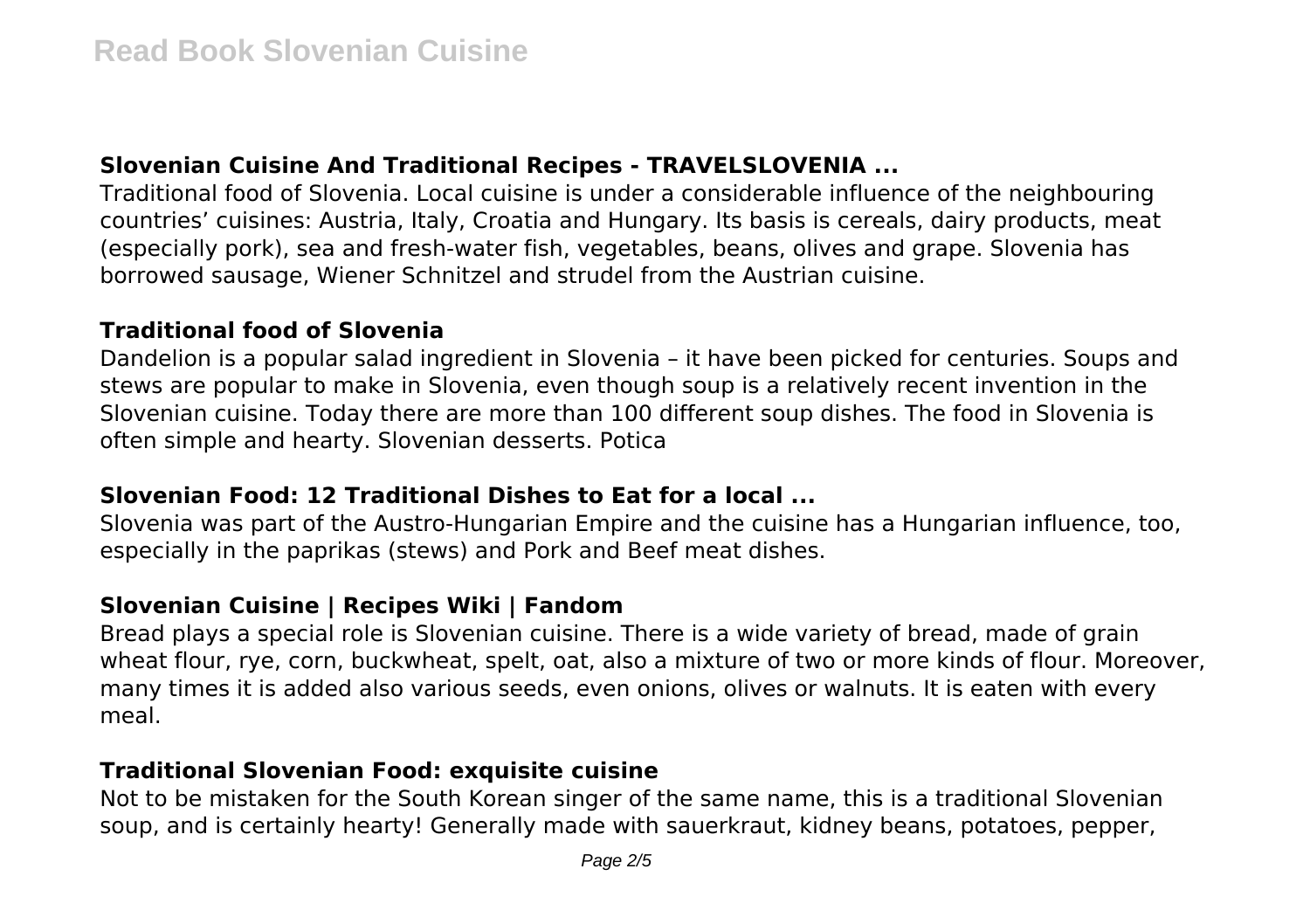garlic, and dripping, this is a soup of thick consistency and is typically eaten during the cold winter months.

## **Slovenian Cuisine: What to Eat in Slovenia | Slovenia ...**

Carniolan sausage is the most known Slovenian food, that has been named »kranjska« for the first time in 1896, and then became protected in 2015. It originated in Gorenjska region, from where it has grown across the whole Slovenia. The storytellers of old Ljubljana consider it as an important part of the menu at ceremonial and important events.

## **Slovenian Food: Top 10 Traditional Slovenian Foods**

The Kranjska klobasa or Kranjska sausage is one of the most internationally recognizable Slovenian traditional specialties. Not only is it known internationally, but is also known in space. Yes, that's right, Kranjska klobasa traveled to space a few years back! Kranjska klobasa is also known under the name Carniolan sausage or Kranjska sausage.

# **TOP 10 Slovenian Dishes - THE Slovenia**

Slovene cooking has over 30 different regional cuisines, influenced greatly by Slovenia's neighboring countries. While there is a sufficient amount of poultry, dairy products, and potatoes, much of the land in Slovenia is not suited for producing crops. Basic foods, such as

# **Food in Slovenia - Slovenian Food, Slovenian Cuisine ...**

There is an old Slovenian proverb which roughly translates as ' love comes through the stomach '. Though the country's cuisine is little known outside of the country, Slovenian's take great pride in their food and many consider their national cuisine on a par with their more famous neighbours in Italy. A Meat Platter with Cheese Dumplings.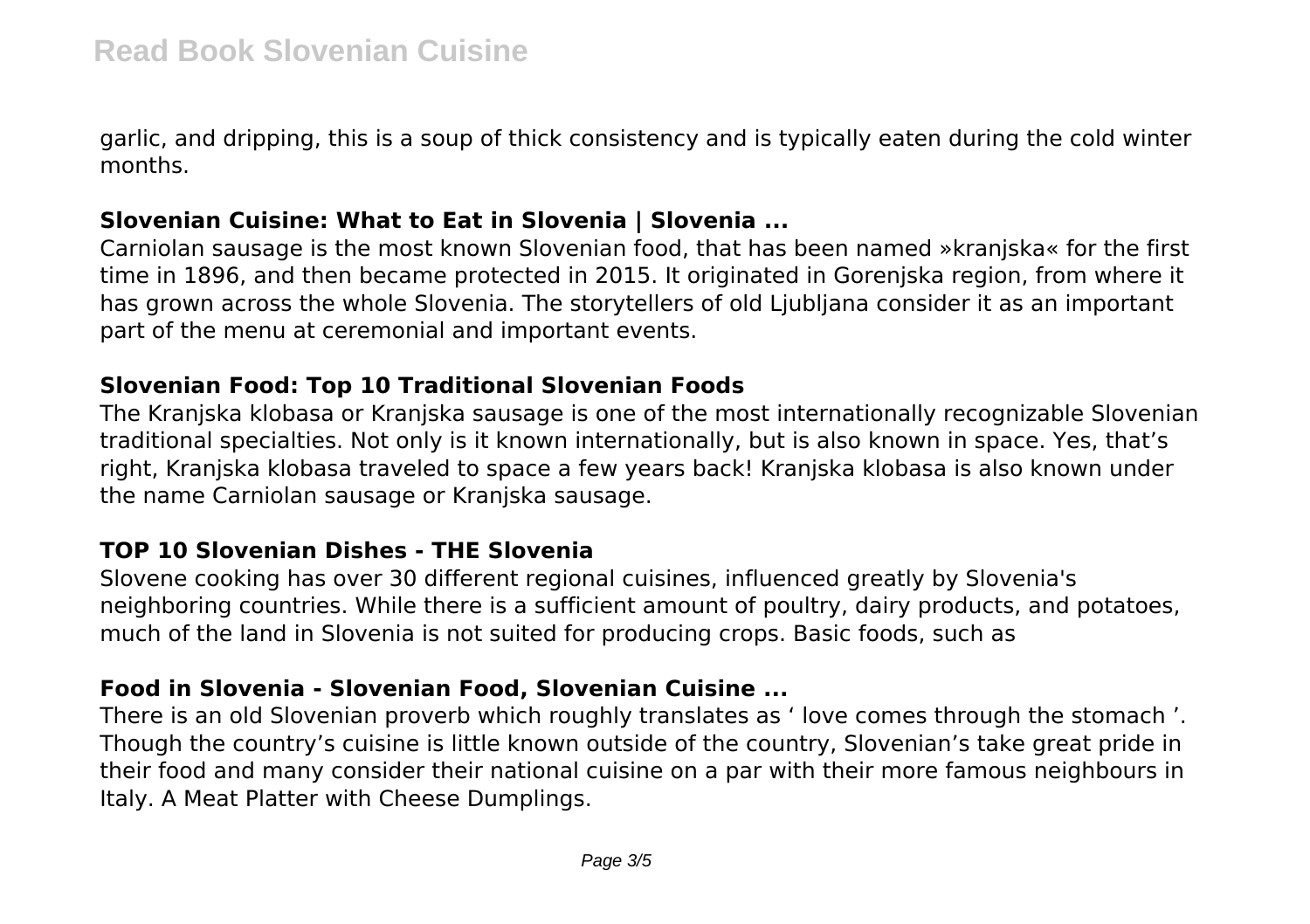# **The Best of Slovenian Cuisine - Wimdu Blog**

Slovenian cuisine (slovenska kuhinja) is very diverse thanks to its small size, but varied landscape and history. Thanks to its neighbors, common dishes found in a Slovene home can range from strudel (Austria), goulash (Hungary), burek (Balkans), and pasta (Italy).

## **An Introduction to Slovenian Cuisine | Wandering Helene**

With my first cookbook, everyone will be able to bring Slovenian recipes home. #cookeatslovenia. Hi, my name is Špela and my dream is to bring traditional Slovenian recipes to the world and help the world to discover Slovenian food.For the last four years, I've devoted myself to running the Cook Eat Slovenia project, presenting traditional Slovenian food to hundreds of happy foodies who ...

#### **Cookbook - Cook Eat Slovenia**

Traditional Slovenian Food Staples Buckwheat served with roast chicken, pork, and Štruklji. Buckwheat- Much of the land in Slovenia is not suited to growing cereal crops such as wheat, rye, corn, and millet on a large scale. Buckwheat however can be planted on much smaller parcels of land or even just in a nice sized garden.

# **Traditional Slovenian Food: A Regional Guide to the ...**

Slovenian cuisine is based on fresh locally sourced ingredients and reflects a wealth of regional diversity. For centuries it has been developing in the "gostilna" restaurants, traditional places to enjoy good food and wine in good company. The contemporary approaches of today's chefs have only refined and upgraded the old traditions.

#### **Slovenian cuisine » Visit Ljubljana**

Snack and brunch options often include the excellent Slovenian hotpot dishes, such as goulash,